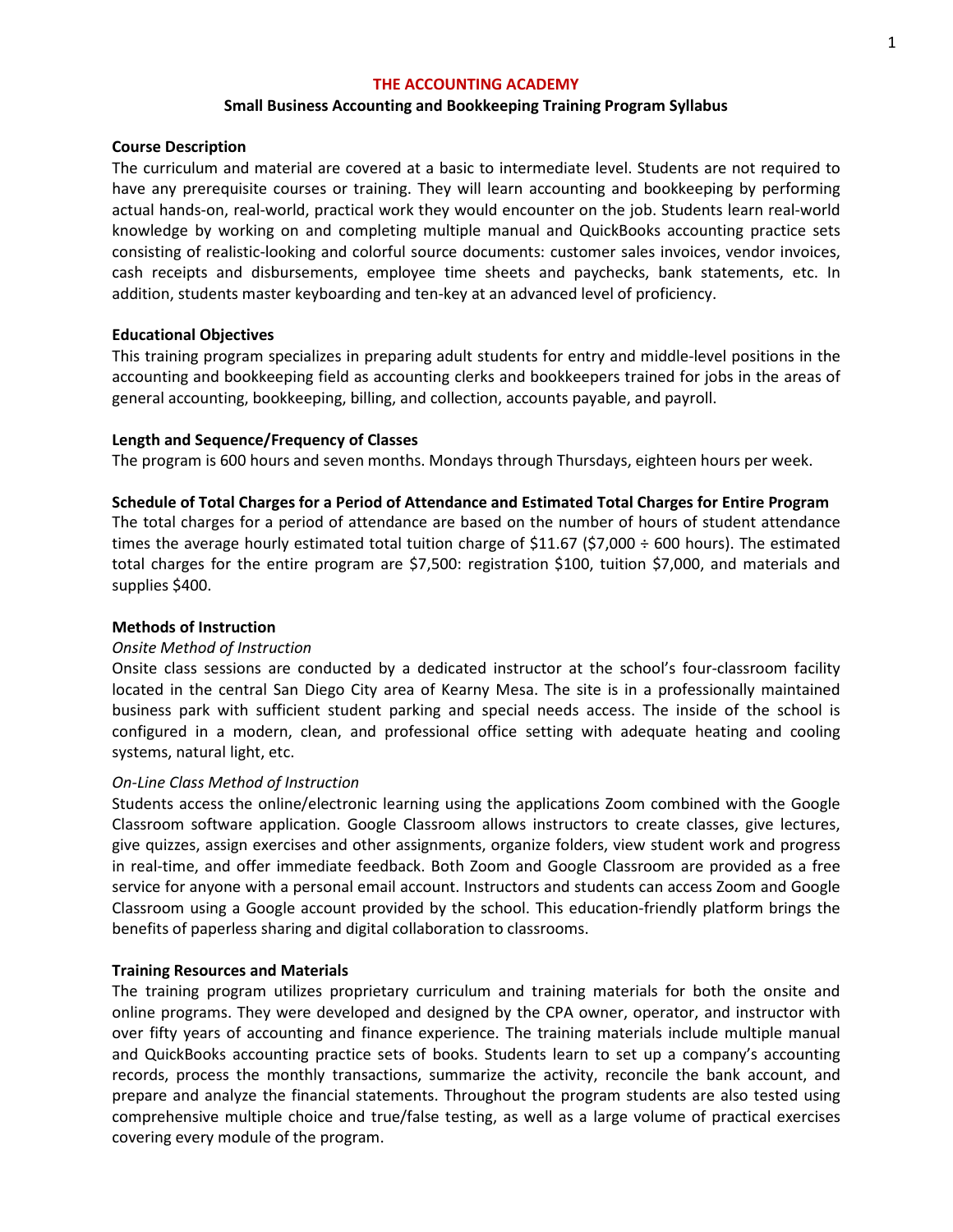## **Small Business Accounting and Bookkeeping Training Program Syllabus**

## **Process for Access to Online Training Resources and Materials**

All of the proprietary curriculum and training materials, including quizzes, exercises, worksheets, and accounting practice sets have been digitized for instructor and student use with Zoom and Google Classroom.

## **Program Syllabus-Sequential Outline of Subject Matter, Skills to be Learned**

# *WEEKS 1 & 2: ORIENTATION; WORLD OF ACCOUNTING; MASTERING THE CALCULATOR; TEN-KEY-BY-TOUCH; BUSINESS AND MENTAL MATH; SIMPLE AND COMPOUND INTEREST*

Student Orientation; School Disclosures; Student Rights; Career Goals; World of Accounting; Tools of the Trade; Ten-Key by Touch; Ten-Key Worksheets; Mastering the Calculator; Sales Tax Keys; Sale/Cost/Margin Keys; Percentage Keys; Basic Math Review; Basic Math Quizzes; Mastering Mental Math; Mental Math Exercises; Understanding Simple and Compound Interest.

## *WEEKS 3 & 4: INTRODUCTION TO ACCOUNTING; ACCOUNTING EQUATION, DEBITS AND CREDITS*

Introduction to Accounting; The Accounting Equation; Introduction to Debits and Credits; Entering Debits and Credits into General Accounts; T Accounts: A Debit and Credit Memory Tool; Transactions Using Debits and Credits and the General Ledger; Instructor-Led Debit & Credit Worksheets; and Multiple Debit and Credit Comprehensive Debit and Credit Practice Sets.

# *WEEKS 5 & 6: ACCOUNTING PRINCIPLES, CONCEPTS, PROCESS; TIME, CALENDAR, DATES; WORLD OF ACCOUNTS; THE SIX JOURNALS; GENERAL LEDGER; FINANCIAL STATEMENTS; RATIO ANALYSIS*

Accounting Principles, Concepts and Process; Accounting for Time, Calendar, Dates; The World of Accounts; The Chart of Accounts; The Six Journals; The General Ledger; The Five General Ledger Account Types; General Ledger Account; Financial Statements; Financial Ratio Analysis.

## *WEEKS 7 & 8: ACCOUNTING FOR CASH AND ACCOUNTS RECEIVABLE*

Definition, Importance, and Nature of Cash; Types of Cash and Cash Equivalents; Importance of Controlling Cash; Cash Receipt and Disbursement journals; General Ledger Cash Account; Cash Receipt and Payment Transactions; Petty Cash; Bank Reconciliations; Definition and Nature of Accounts Receivable; Types of Accounts Associated with Accounts Receivable; Record Accounts Receivable Transactions into Journals and Ledgers; Calculate the Value of Accounts Receivable.

## *WEEK 9: FIRST MANUAL ACCOUNTING & BOOKKEEPING PRACTICE SET–JS LANDSCAPING COMPANY*

Read and Review Step-By-Step Instructions; Review Chart of Accounts; Set Up General Ledger; Enter Transactions into the Six Journals Using Debits and Credits; Foot and Cross Foot the Journals to Verify the Debits and Credits Equal; Post the Journal Total Debits and Credits to the General Ledger Accounts; Update the General Ledger Account Balances; Prepare Trial Balance; Reconcile the Bank Account; Prepare the Balance Sheet, Income Statement, and Financial Ratio Analysis.

## *WEEKS 10 & 11: INVENTORY, PREPAID EXPENSES, FIXED ASSETS, AND DEPRECIATION*

Accounting for Inventory; Definition, Nature of inventory; Basic Inventory Transactions; Inventory Operating Cycle; Three Types of Inventory; Four Methods of Valuing Inventory; Inventory Turnover Rate; Markup and Margin Definitions; Selling Price Equation; Markdowns; Accounting for Prepaid Expenses; Definition of a Prepaid Expense; the Prepaid Expense Worksheet; Accounting for Fixed Assets and Depreciation; Definition and Types of Fixed Assets; Determine Cost; Definition and Purpose of Depreciation; the Four Depreciation Methods; Disposition of fixed assets.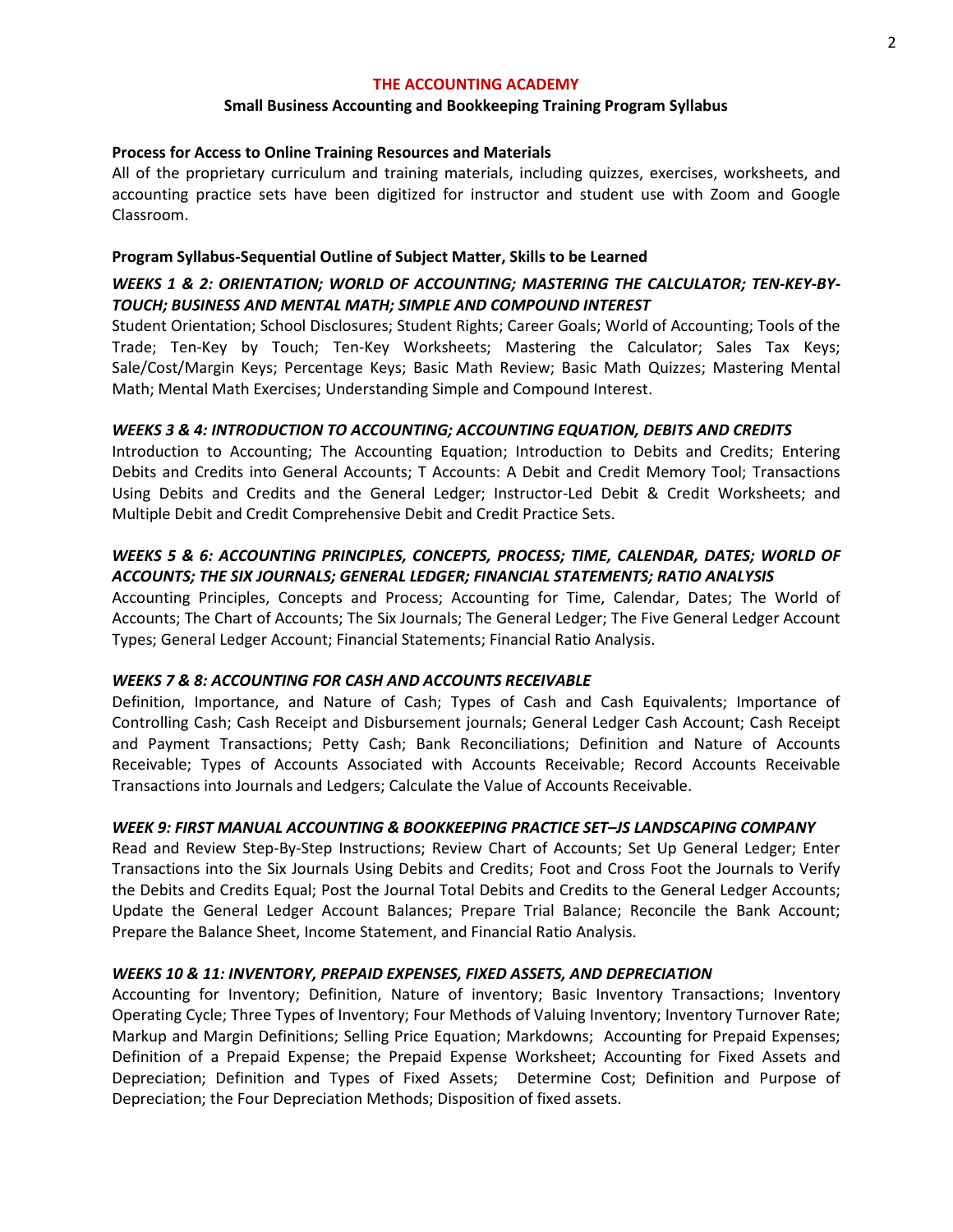## **Small Business Accounting and Bookkeeping Training Program Syllabus**

## *WEEK 12: SECOND MANUAL ACCOUNTING & BOOKKEEPING PRACTICE SET–ANDERSON LAW FIRM*

Read and Review Step-By-Step Instructions; Review Chart of Accounts; Set Up General Ledger; Enter Transactions into the Six Journals Using Debits and Credits; Foot and Cross Foot the Journals to Verify the Debits and Credits Equal; Post the Journal Total Debits and Credits to the General Ledger Accounts; Update the General Ledger Account Balances; Prepare Trial Balance; Reconcile the Bank Account; Prepare the Balance Sheet, Income Statement, and Financial Ratio Analysis.

## *WEEK 13: ACCOUNTS PAYABLE, ACCRUED EXPENSES, ACCOUNTING FOR ERRORS*

Accounting for Accounts Payable; Accounts Payable Concepts, Definitions, Functions, and Processes; Infinite Variety of Suppliers, Goods, and Services Affecting the AP Process; AP Purchasing/Payment Cycle; AP Payment Terms and Discounts; Manual AP Processing vs Computerized AP Processing; Basic Tools of An AP Clerk; Definition of Accrued; Definition of Accrued Expenses/Liabilities; Effect of Accrued Expenses/Liabilities on Financial Statements; Types of Accrued Expenses; Purpose and Method of Recording Accrued Expenses/Liabilities; How to Maintain Control Over Accrued Expenses/Liabilities; Definition of an Accounting Error; How Accounting Errors Occur; Different Types of Errors; How to Find Accounting Errors; How and When to Correct an Error.

## *WEEK 14: THIRD MANUAL ACCOUNTING & BOOKKEEPING PRACTICE SET–ATLAS ARCHITECT*

Read and Review Step-By-Step Instructions; Practice Set Includes Two Months of Activity; Complete One Full Month Before Moving On To the Next Month; Review Chart of Accounts; Set Up General Ledger; Enter Transactions into the Six Journals Using Debits and Credits; Foot and Cross Foot the Journals to Verify the Debits and Credits Equal; Post the Journal Total Debits and Credits to the General Ledger Accounts; Update the General Ledger Account Balances; Prepare Trial Balance; Reconcile the Bank Account; Prepare the Balance Sheet, Income Statement, and Financial Ratio Analysis.

#### *WEEK 15: ACCOUNTING FOR PAYROLL AND PAYROLL TAXES*

Introduction and Overview of Payroll; Payroll History and Laws; Importance of Thorough Payroll Records; Employee hiring procedures; Typical Payroll Processes and Procedures. Six Categories of Workers; Employees vs Independent Contractors; Exempt vs Non-Exempt Employees; Four Categories of Exempt Employees; Payroll Transactions; Payroll Definitions, and Records Used in Payroll Accounting; How to Calculate Regular and Overtime Pay; Comp-time; Federal and State Tax Deductions; When Wages are Taxable; Rules for Depositing Federal and State Payroll Tax Deposits; Payroll Tax Forms; Complete a Full Manual Payroll Practice Set

# *WEEK 16: MID-TERM GENERAL JOURNAL ENTRY EXAM; KEYBOARDING AND TEN-KEY PROFICIENCY TESTING; COMPREHENSIVE ACCOUNTING REVIEW OF PREVIOUS SECTIONS*

Mid-Term General Journal Entry Exam; Keyboarding/10-Key Proficiency; Review of Accounting Principles and Process; Chart of Accounts; Six Journals; General Ledger.

# *WEEK 17: FOURTH MANUAL ACCOUNTING & BOOKKEEPING PRACTICE SET–FREEDOM FURNITURE STORE*

Read and Review Step-By-Step Instructions; Review Chart of Accounts; Set Up General Ledger; Enter Transactions into the Six Journals Using Debits and Credits; Foot and Cross Foot the Journals to Verify the Debits and Credits Equal; Post the Journal Total Debits and Credits to the General Ledger Accounts; Update the General Ledger Account Balances; Prepare Trial Balance; Reconcile the Bank Account; Prepare the Balance Sheet, Income Statement, and Financial Ratio Analysis.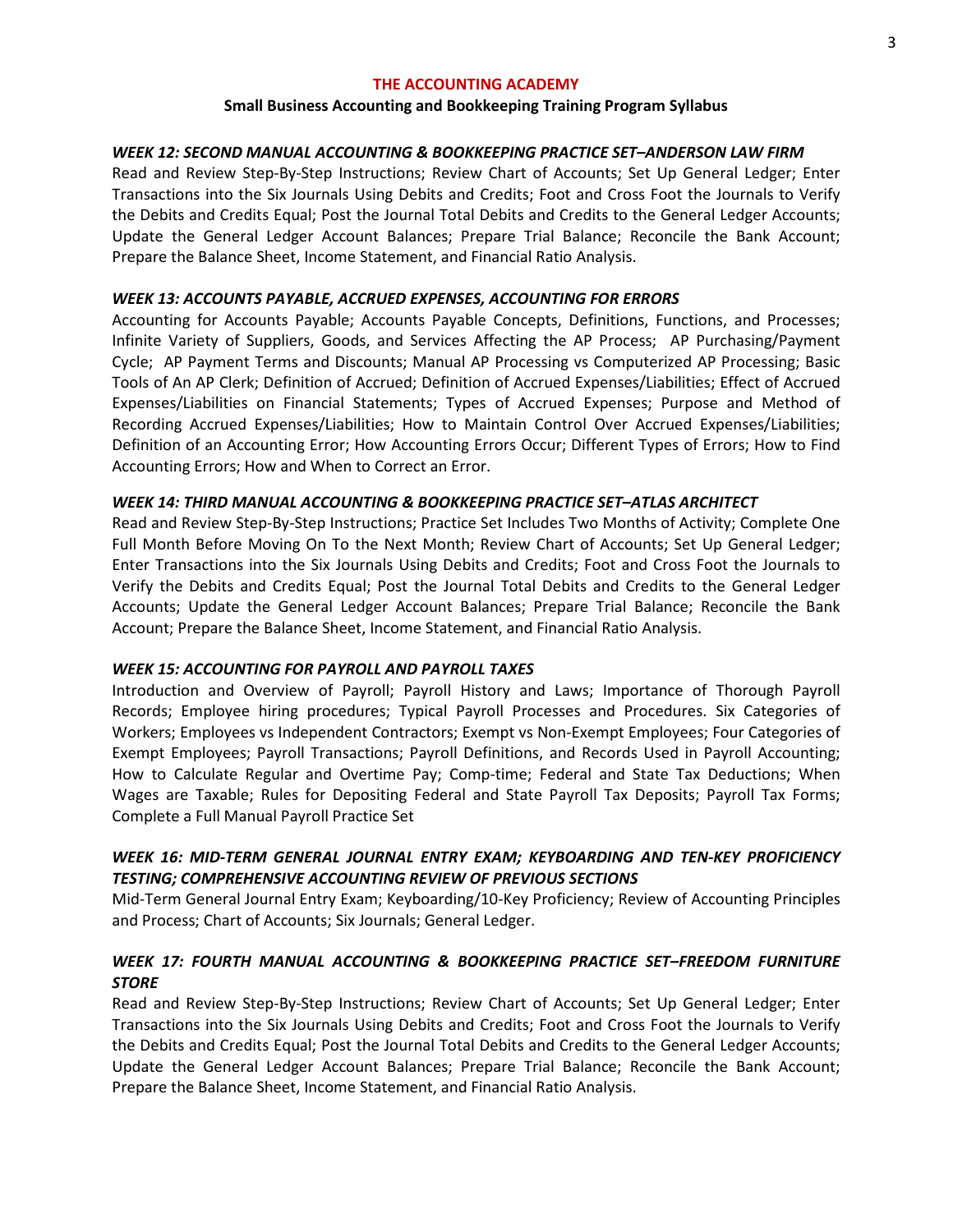### **Small Business Accounting and Bookkeeping Training Program**

## *WEEKS 18 & 19: FIFTH MANUAL ACCOUNTING & BOOKKEEPOING PRACTICE SET–BETTY'S BAKERY*

Read and Review Step-By-Step Instructions; Review Chart of Accounts; Set Up General Ledger; Enter Transactions into the Six Journals Using Debits and Credits; Foot and Cross Foot the Journals to Verify the Debits and Credits Equal; Post the Journal Total Debits and Credits to the General Ledger Accounts; Post Individual Customer and Vendor Debit and Credit Transactions to the AR and AP Subsidiary Ledgers; Update the General Ledger Account Balances and AR/AP Subsidiary Account Balance; Prepare Trial Balance; Reconcile the Bank Account; Prepare the Balance Sheet, Income Statement, and Financial Ratio Analysis.

# *WEEKS 20 & 21: INTRODUCTION TO QUICKBOOKS AND FIRST QUICKBOOKS ACCOUNTING & BOOKKEEPING PRACTICE SET-JS LANDSCAPTING COMPANY*

Introduction to QuickBooks; First QuickBooks Accounting Practice Set; Follow Step-By-Step Instructions; Create a New Company; Set Up Chart of Accounts, Customers, Set Up Charge Item List; Set Up Vendors, Configure QuickBooks for Manual Payroll; Set Up Employees, Enter Transactions; Prepare Trial Balance; Reconcile the Bank Account; Prepare the Balance Sheet, Income Statement, and Financial Ratio Analysis.

# *WEEKS 22 & 23: SECOND QUICKBOOKS ACCOUNTING & BOOKKEEPING PRACTICE SET-ANDERSON LAW FIRM*

Second QuickBooks Accounting Practice; Follow Step-By-Step Instructions; Create a New Company; Set Up Chart of Accounts, Customers, Set Up Charge Item List; Set Up Vendors, Configure QuickBooks for Manual Payroll; Set Up Employees, Enter Transactions; Prepare Trial Balance; Reconcile the Bank Account; Prepare the Balance Sheet, Income Statement, and Financial Ratio Analysis.

# *WEEKS 24 & 25: THIRD QUICKBOOKS ACCOUNTING & BOOKKEEPING PRACTICE SET–ATLAS ARCHITECTS*

Third QuickBooks Accounting Practice; Follow Step-By-Step Instructions; Create a New Company; Set Up Chart of Accounts, Customers, Set Up Charge Item List; Set Up Vendors, Configure QuickBooks for Manual Payroll; Set Up Employees, Enter Transactions; Prepare Trial Balance; Reconcile the Bank Account; Prepare the Balance Sheet, Income Statement, and Financial Ratio Analysis.

# *WEEKS 26 & 27: FOURTH QUICKBOOKS ACCOUNTING & BOOKKEEPING PRACTICE SET–FREEDOM FURNITURE STORE*

Fourth QuickBooks Accounting Practice; Follow Step-By-Step Instructions; Create a New Company; Set Up Chart of Accounts, Customers, Set Up Charge Item List; Set Up Vendors, Configure QuickBooks for Manual Payroll; Set Up Employees, Enter Transactions; Prepare Trial Balance; Reconcile the Bank Account; Prepare the Balance Sheet, Income Statement, and Financial Ratio Analysis.

## *WEEKS 28 & 29: FIFTH QUICKBOOKS ACCOUNTING & BOOKKEEPING PRACTICE SET–BETTY'S BAKERY*

Fifth QuickBooks Accounting Practice; Follow Step-By-Step Instructions; Create a New Company; Set Up Chart of Accounts, Customers, Set Up Charge Item List; Set Up Vendors, Configure QuickBooks for Manual Payroll; Set Up Employees, Enter Transactions; Prepare Trial Balance; Reconcile the Bank Account; Prepare the Balance Sheet, Income Statement, and Financial Ratio Analysis.